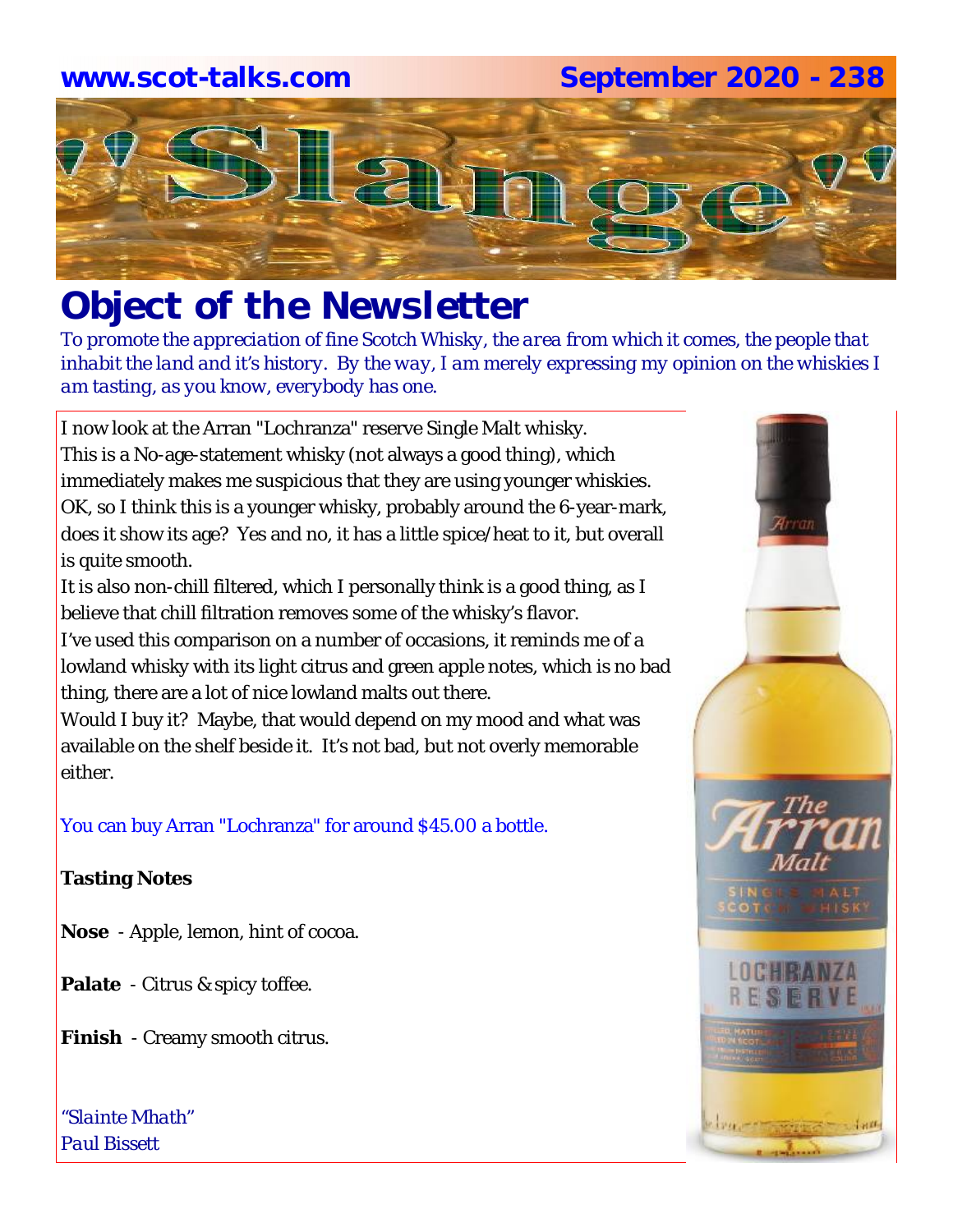

### **Scotch vs. Bourbon vs. Rye: A Complete Guide to Whiskey**

#### **Varieties** by Jeremy Glass

Get up out of your seat and look at yourself in the mirror. What do you see? An accomplished whiskey drinker who can tell the origins of a bottle by its color? Or an amateur who wouldn't be able to differentiate the cheap stuff from a bottle of Yamazaki Sherry Cask Single Malt? Preferences aside, everyone can stand to get educated when it comes to the brown stuff. If you don't know your Kentucky bourbon from Japanese whisky, allow yourself to be immersed in this article before you immerse yourself in booze.

Pro tip: read this in Alec Baldwin's voice for an aurally delightful time. Actually, you should probably do that anytime you read anything. Here we go.

#### **What is whiskey?**

Good question! Technically, it is a distilled alcoholic beverage made from fermented grain mash. This mash is typically aged in wooden casks, which gives it that distinct brown color and taste. Popular whiskey brands include Jack Daniel's, Maker's Mark, Glenmorangie, Bulleit, Johnnie Walker, and -- every dad's favorite -- The Macallan. However, within the category of "whiskey" lie several confusing subsets, often containing subtle (yet important) differences.

#### **What makes whiskey, bourbon?**

This one's a doozy, but bear with us. For a whiskey to be considered bourbon, the mixture of grains from which the product is distilled (the mash) must be, at least, 51% corn. On top of that, the mixture must be stored in charred oak containers and cannot contain any additives. That law pretty much separates bourbon from everything else.

**Bourbon tastes like:** Its main characteristic is its sweetness, but it's also a bit smoky due to the charred oak.

**Brands you should know:**Wild Turkey, Jim Beam, Maker's Mark, Woodford Reserve.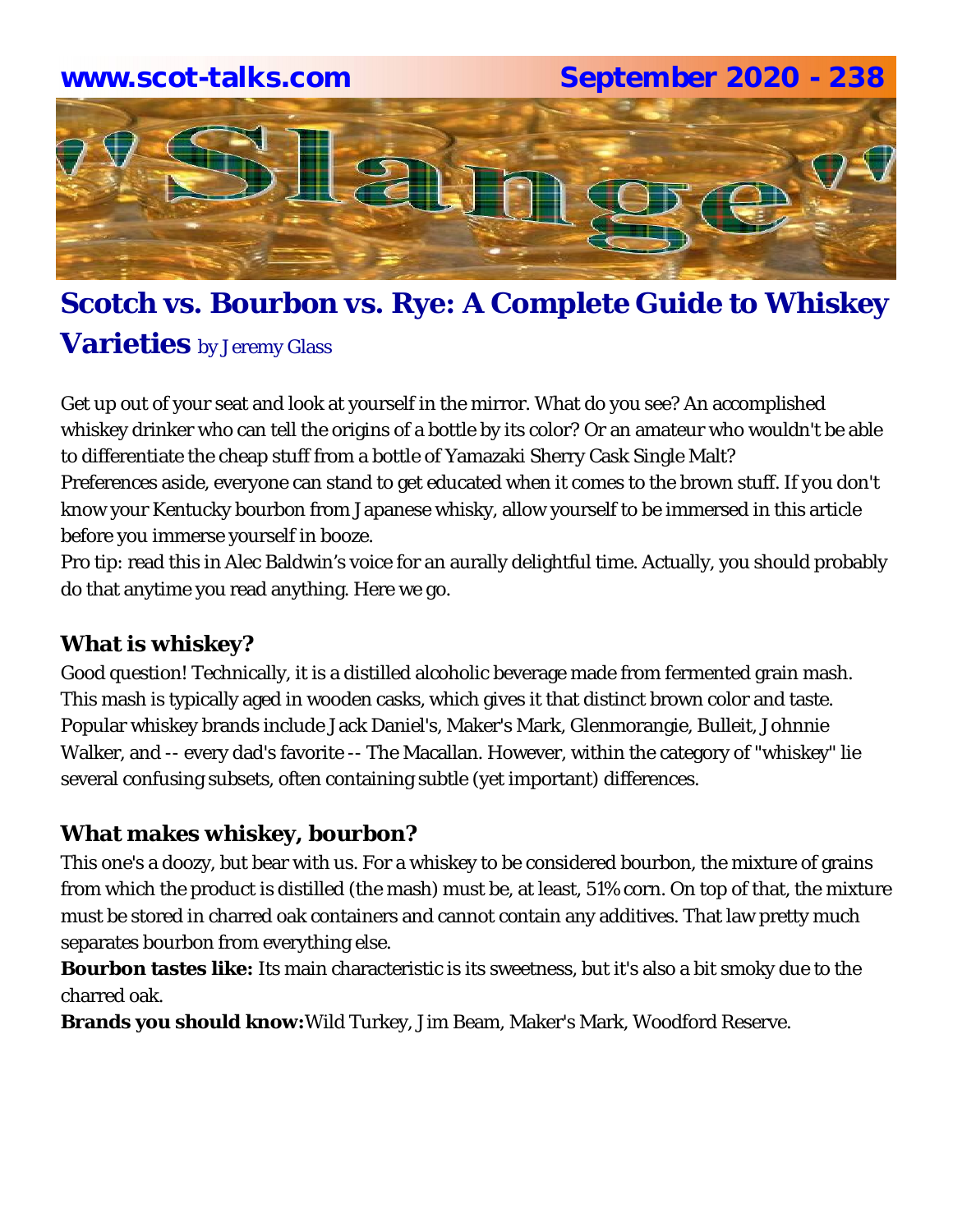# **www.scot-talks.com September 2020 - 238**

Below is a simple guide to help you choose your single malt Whisky, and the flavor notes you should expect from it. Being Scottish I recommend you find a likely candidate and try it in a bar before buying the whole bottle. This Issue; Arran "Lochranza" For more information on Arran whiskies go to www.arranwhisky.com

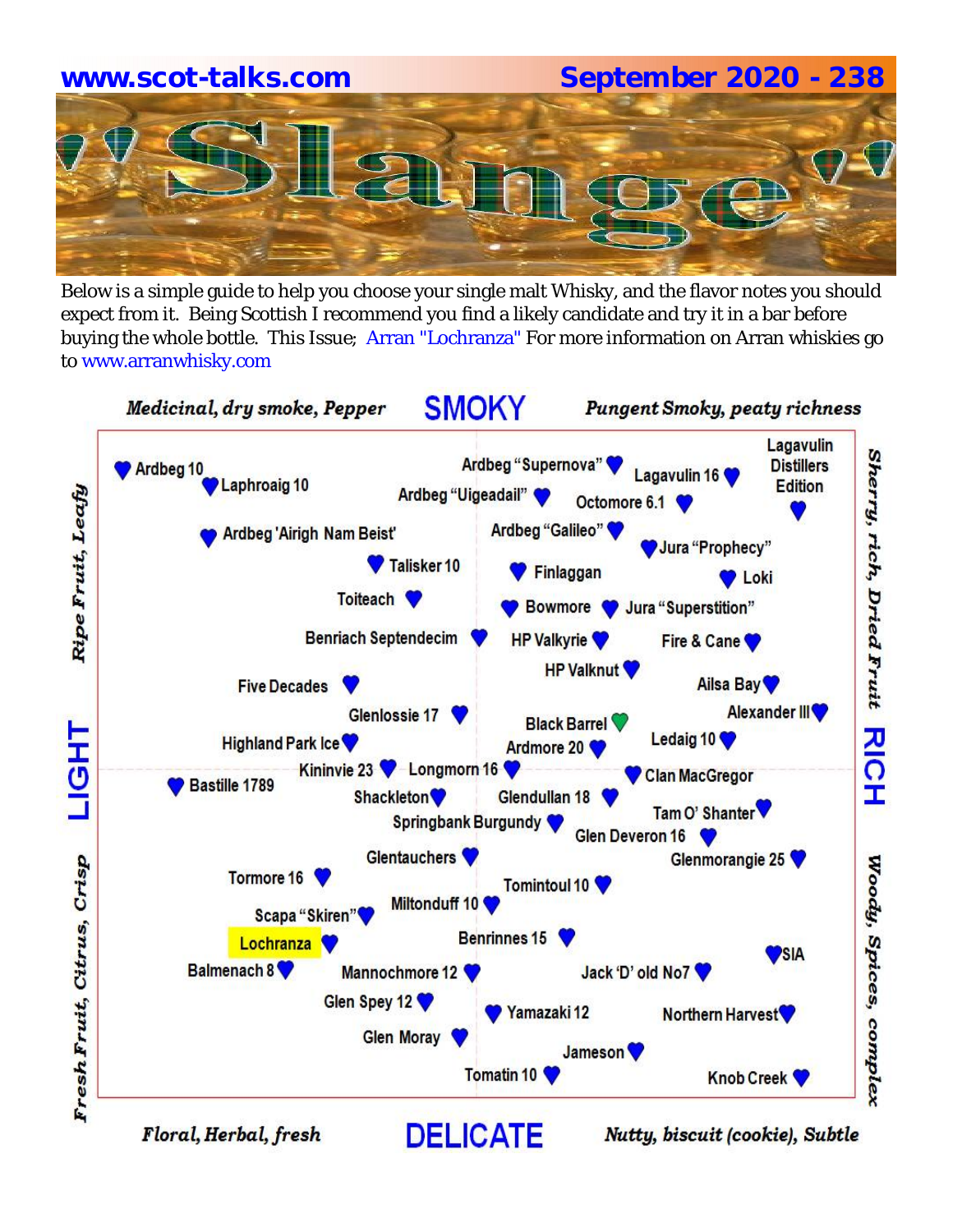

#### **Scotch vs. Bourbon vs. Rye: A Complete Guide to Whiskey Varieties Cont.**

#### **Is Tennessee whiskey just bourbon with a different name?**

Glad you asked. First and foremost, the biggest difference between these two whiskeys is location. Tennessee whiskey is made in Tennessee and bourbon was invented by a man named Shelbyville Kentucky. Just kidding. What separates the two is a method of filtering called the Lincoln County Process in which the whiskey is filtered through, or steeped, in charcoal before going into the casks. The most famous Tennessee whiskey out there is Jack Daniel's and it -- alongside other Tennessee distillers -- doesn't refer to its product as bourbon.

**Tennessee whiskey tastes like:** Bourbon, if we're being honest

#### **What is Scotch?**

Scotch is technically whisky (spelled without the "e") that has been distilled and matured in Scotland. It is made mostly from malted barley -- remember, bourbon is made from corn. Scotch, in layman's terms, tastes a lot like bourbon, but with a trademark "bite" dragging along the back of your tasting. This is the reason some people stay away from Scotch, but for others, it's an acquired taste that only makes the experience richer. One things for sure: amateurs should not start with Scotch.

**Scotch tastes like:** Rubber, wood, fire, dirt, and leather -- but in a good way. A great way, actually.

**Brands you should know: Cutty Sark, Glenlivet, Johnnie Walker, Macallan** 

#### **What's Canadian whisky?**

Canadian whisky (also spelled sans "e") is actually interchangeable with the term "rye whisky" in Canada. Canadian whisky, as compared to other whiskys, is typically lighter and smoother. Plus, Don Draper drinks it. It's usually made with different grains, but corn is often most prevalent. For a while, rye was a popular addition, hence the name interchangeability in Canada. **Canadian tastes like:** Plain, smooth whisky. A solid choice for whisky novices. **Brands you should know:** Canadian Mist, Crown Royal, Canadian Club